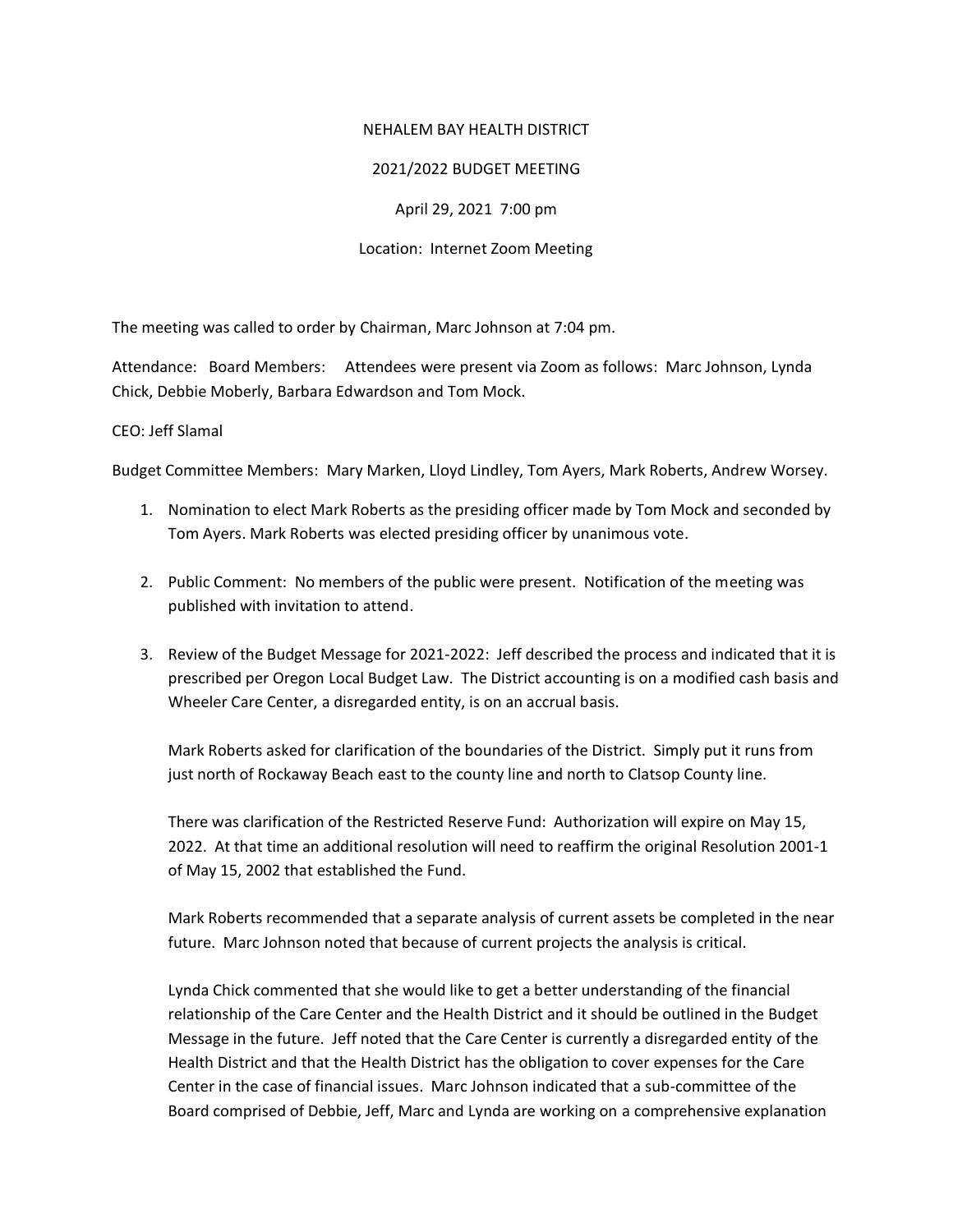of the relationship to be published soon. Tom Ayers asked how the Reserved Fund is spent and suggested a line item be dedicate to the Care Center to act as a cushion. Debbie noted that it would be a good idea to move some of the large amount in the General Funds to the Reserve Fund in order to build that fund back up. Barbara noted that board members meet regularly to review the Care Center budget.

Jeff presented the **LB-20 Resources** page and explained the column headings.

Andrew Worsey questioned about the Hwy 101 property project. Short explanation of progress.

Lloyd Lindley asked about the Strategic Plan that was crafted several years ago. Marc noted that the outcome of the Plan was to improve primary care facilities in the community and to help encourage workforce housing.

# **Budget LB-20 Resources with a total of \$885,129 was approved with no changes.**

# Jeff presented **LB-31 Requirements**.

#1. It was pointed out that Personal Services has increase significantly for the CEO wages. Marc Johnson indicated that more hours will be required in order to complete the expected tasks, therefore, the increase.

#3. Linda asked about the Maintenance line item being blank. Our current Maintenance person is ill and plans to retire. Jeff feels that small tasks can be accomplished in-house with occasional contracted work so no amount is in the 21-22 budget.

#11. Mark Roberts asked for clarification of what is covered under Building Maintenance. Jeff reported that the interior of the Care Center and Rinehart Clinic are covered by those entities, however the exterior is the responsibility of the Health District. The Annex (Old Hospital) is also the responsibility of the District. Lynda noted that the foundation of the Care Center has visible cracks and should be addresses. Marc Johnson indicated that a capital reserve fund should be establishes after an analysis is done to handle that and other potential issues. General maintenance can be handled with the funds indicated. It was urged to have a Reserve Fund study with clarity of expense for the Care Center and the Health District. Lynda asked if the Professional Services line item was sufficient to handle a study. It was deemed an appropriate amount.

#15. Debbie asked if the \$40,000 reimbursement from CARES Oregon will be reflected in this budget. Jeff explained it is a wash since the District expended money to perform due diligence on the Hwy 101 property project with contract understanding that it will be reimbursed during the current budget year.

Tom Ayers asked if a survey of the campus has been done. Yes it was done recently.

## **Budget LB-31 Requirements with a total of \$885,129 was approved with no changes.**

**LB-11 Reserve Fund**. Total reserves are in the amount of \$411,800.